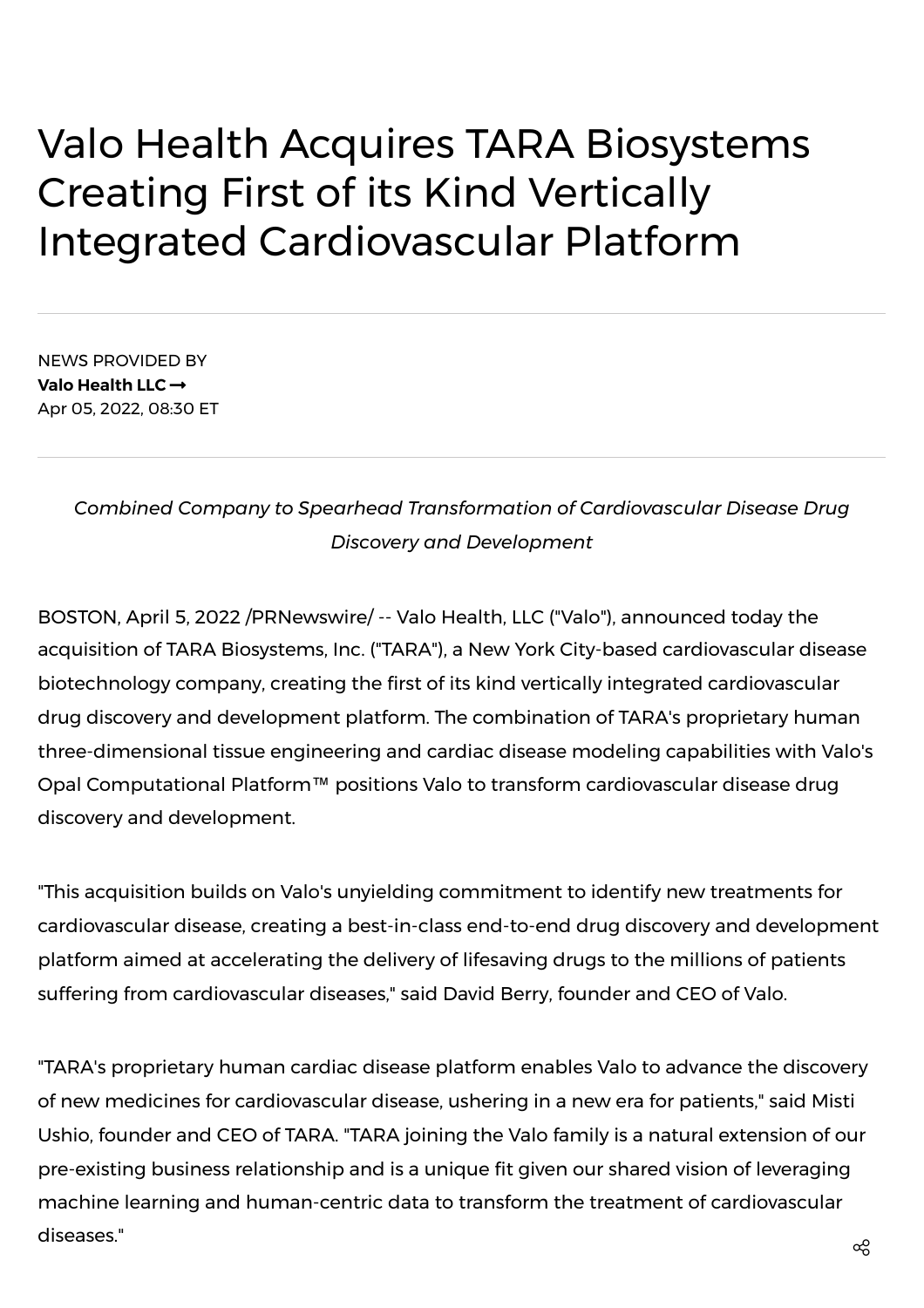The acquisition of TARA builds on Valo's extensive cardiovascular platform which already includes deep clinical human cardiovascular disease data giving the company a unique proprietary edge in cardiovascular drug discovery and development. TARA's state-of-the-art *in vitro* human cardiac disease models combined with Valo's artificial intelligence-driven Opal platform – which is built on high-fidelity patient data – creates a vertically integrated platform and a world-class cardiovascular disease franchise.

"There is a significant unmet need in identifying treatments for cardiovascular disease. I believe that the combination of TARA's *in vitro* human cardiac model capabilities and Valo's computational platform will advance the evolution of new cardiovascular disease medicines, and provide hope to countless cardiomyopathy patients," said Leslie Leinwand, cofounder of Myokardia and current Howard Hughes Professor at the University of Colorado and TARA Scientific Advisor.

## **About Valo Health**

Valo Health, LLC ("Valo") is a technology company being built to transform the drug discovery and development process using human-centric data and artificial intelligence computation. As a digitally native company, Valo aims to fully integrate human-centric data across the entire drug development lifecycle into a single unified architecture, thereby accelerating the discovery and development of life-changing drugs while simultaneously reducing the failure rate and cost. The company's Opal Computational Platform™ consists of an integrated set of capabilities designed to transform data into valuable insights that may accelerate discoveries and enable Valo to advance a robust pipeline of programs across cardiovascular metabolic renal, oncology, and neurodegenerative disease. Founded by Flagship Pioneering and headquartered in Boston, MA, Valo also has offices in Lexington, MA, New York, NY, San Francisco, CA, Princeton, NJ, and in Branford, CT. To learn more, visit [www.valohealth.com.](http://www.valohealth.com/)

## **About TARA Biosystems, Inc.**

Headquartered in New York City, TARA Biosystems harnesses innovations in stem cell biology and tissue engineering to generate *in vitro* biology that recapitulates human physiology with unprecedented fidelity. Our highly versatile and robust platform captures integrated physiologic endpoints of human cardiac function across a wide repertoire of cardiac disease phenotypes. Our data facilitates decisive evaluation of the efficacy and risk of novel medicines, increasing the probability of success and decreasing long timeframes  $\alpha_0$